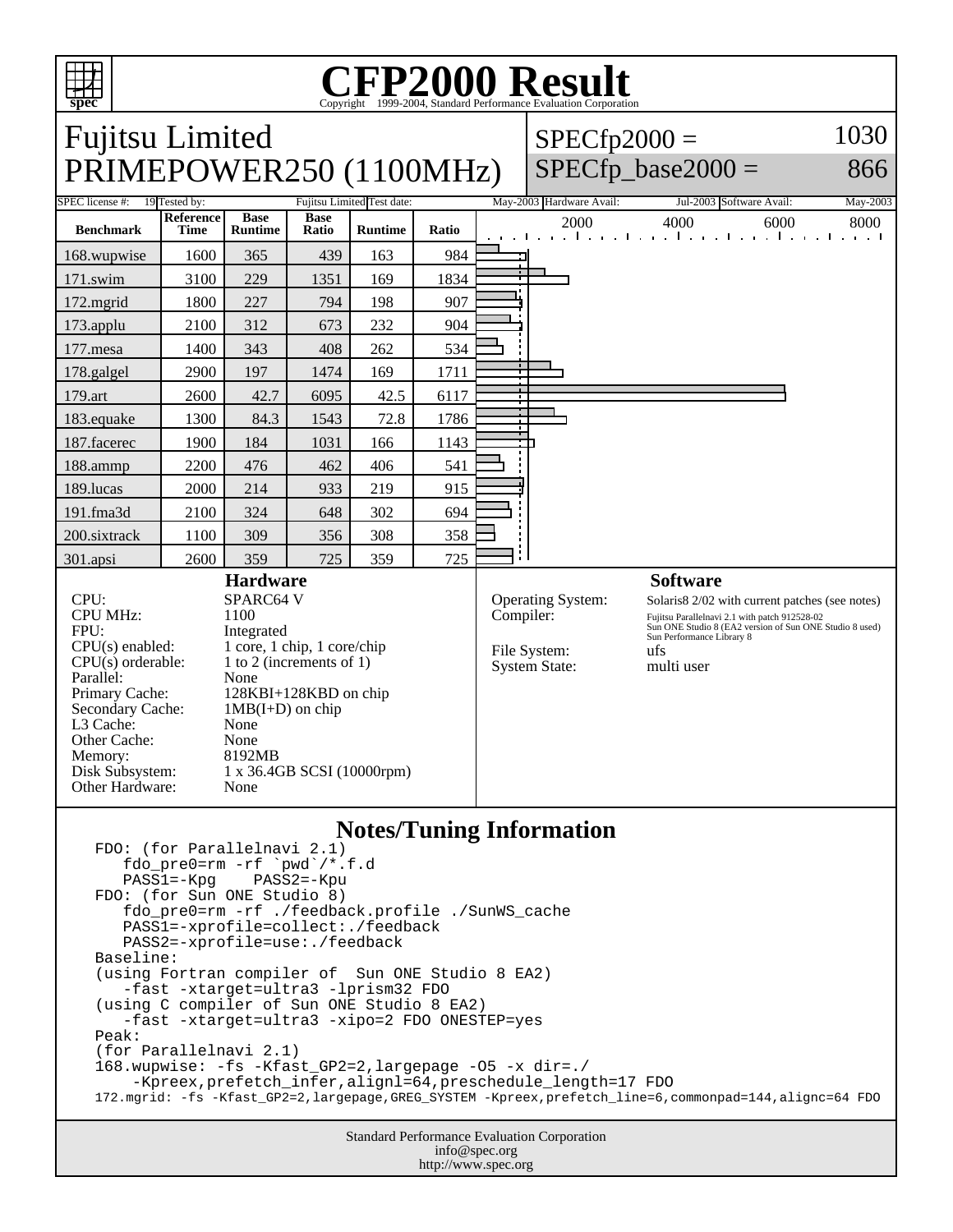```
Standard Performance Evaluation Corporation
                                          info@spec.org
                                        http://www.spec.org
 spec
                             Copyright ©1999-2004, Standard Performance Evaluation Corporation
Fujitsu Limited
PRIMEPOWER250 (1100MHz)
                                                     SPECfp2000 =SPECfp base2000 =1030
                                                                                         866
SPEC license #: 19 Tested by: Fujitsu Limited Test date: May-2003 Hardware Avail: Jul-2003 Software Avail: May-2003
                       Notes/Tuning Information (Continued)
   178.galgel: -fs -Kfast_GP2=2,largepage,GREG_SYSTEM -x dir=./ 
        -Kpreex,prefetch_infer,prefetch=4,frecipro,unroll=2,commonpad=152,arraypad_const=11,alignl=64
         -Am -Fixed -KFMADD -SSL2 FDO
   189.lucas: -fs -Kfast_GP2=2,largepage,GREG_SYSTEM -O5 
         -Kpreex,prefetch_infer,prefetch_line=6,preschedule_length=70 FDO
   191.fma3d: -fs -Kfast_GP2=2,largepage,GREG_SYSTEM -x dir=./ -x55 
         -Kpreex,prefetch_infer,prefetch=4 FDO
   (using FORTRAN90 compiler of Sun ONE Studio 8 EA2)
   171.swim: -fast -xchip=ultra3cu -xcache=128/64/2:1024/64/2 -xarch=v8plusb 
         -xpad=common:4002 -xprefetch=latx:2.2
         -Qoption iropt -Atile:skewp,-Ainline:cs=700 -lprism32
   173.applu: -fast -xchip=ultra3 -xcache=128/64/2:1024/64/2 -xarch=v8plusb 
         -xipo=2 -xprefetch=latx:0.6 FDO ONESTEP=yes
   187.facerec: -xO5 -xchip=ultra3 -xcache=128/64/2:1024/64/2 -xarch=v8plus 
        -xprefetch=yes -xprefetch_level=1 -xprefrtch=latx:2.0 -xvector=no -xdepend -ftrap=%none 
         -fns -fsimple=2 -lprism32 FDO ONESTEP=yes
   200.sixtrack:-fast -xchip=ultra3 -xcache=128/64/2:1024/64/2 -xarch=v8plusb 
         -xipo=2 -lprism32 ONESTEP=yes
   301.apsi: -fast -xchip=ultra3 -xcache=128/64/2:1024/64/2 -xarch=v8plusb 
         -xipo=2 -lprism32 FDO ONESTEP=yes
   (using C compiler of Sun ONE Studio 8 EA2)
   177.mesa: -fast -xchip=ultra2 -xcache=128/64/2:1024/64/2 -xarch=v8plusb -xipo=2 -xrestrict 
        -xalias_level=strong -Wc,-Qgsched-trace_late=1,-Qgsched-T4,-Qms_pipe+unoovf FDO ONESTEP=yes
   179.art: -fast -xchip=ultra3 -xcache=128/64/2:1024/64/2 -xarch=v8plusb -xipo=2 -xalias_level=std FDO ONESTEP=yes
   183.equake: -fast -xchip=ultra3cu -xcache=128/64/2:1024/64/2 -xarch=v8plusb 
         -xalias_level=strong -xdepend -W2,-whole,-Amemopt:arrayloc -xprefetch 
        -Wc,-Qms_pipe-pref,-Qlp=1-av=512-t=6-fa=1-fl=1 -lprism32 -lmopt -lm FDO ONESTEP=yes
   188.ammp: -fast -xchip=ultra3 -xcache=128/64/2:1024/64/2 -xarch=v8plusb 
        -xipo=2 -xrestrict -xalias_level=std -xdepend -xprefetch=latx:2.6 -lprism32 FDO ONESTEP=yes
   Portability:
   Base:
   178.galgel: -e -fixed (for Sun ONE Studio 8 EA2)
   Peak:
   178.galgel: -Am -Fixed (for Parallelnavi 2.1)
   Note:
     System Tunables: (for /etc/system)
     consistent_coloring=1,
     shmsys:shminfo_shmmax=2147483648, shmsys:shminfo_shmmni=256, 
     shmsys:shminfo_shmseg=400,shminfo_shmmin=1
     set tune_t_fsflushr = 86400
     set autoup = 86400
   (for /etc/opt/FJSVpnrm/lpg.conf)
     TSS=1024M, SHMSEGSIZE=256M 
   Shell Environments:
     LD_LIBRARY_PATH="/opt3/SUNWspro/prod/lib/v8plusb"
     PRISM_HEAP=268435456
     PRISM_MODE=2
   Feedback directed optimization was used except 171.swim(peak).
   Small configuration memory system mode used ("4cpu mode", enabled via system console).
   Stack size set to unlimited via "ulimit -s unlimited"
   System board used with only one CPU present.
   Sun ONE Studio 8 EA2 (Early Access 2), posted at URL http://access1.sun.com/s1sprod8
   as updated through 27-Mar-2003, was used for this submission.
```